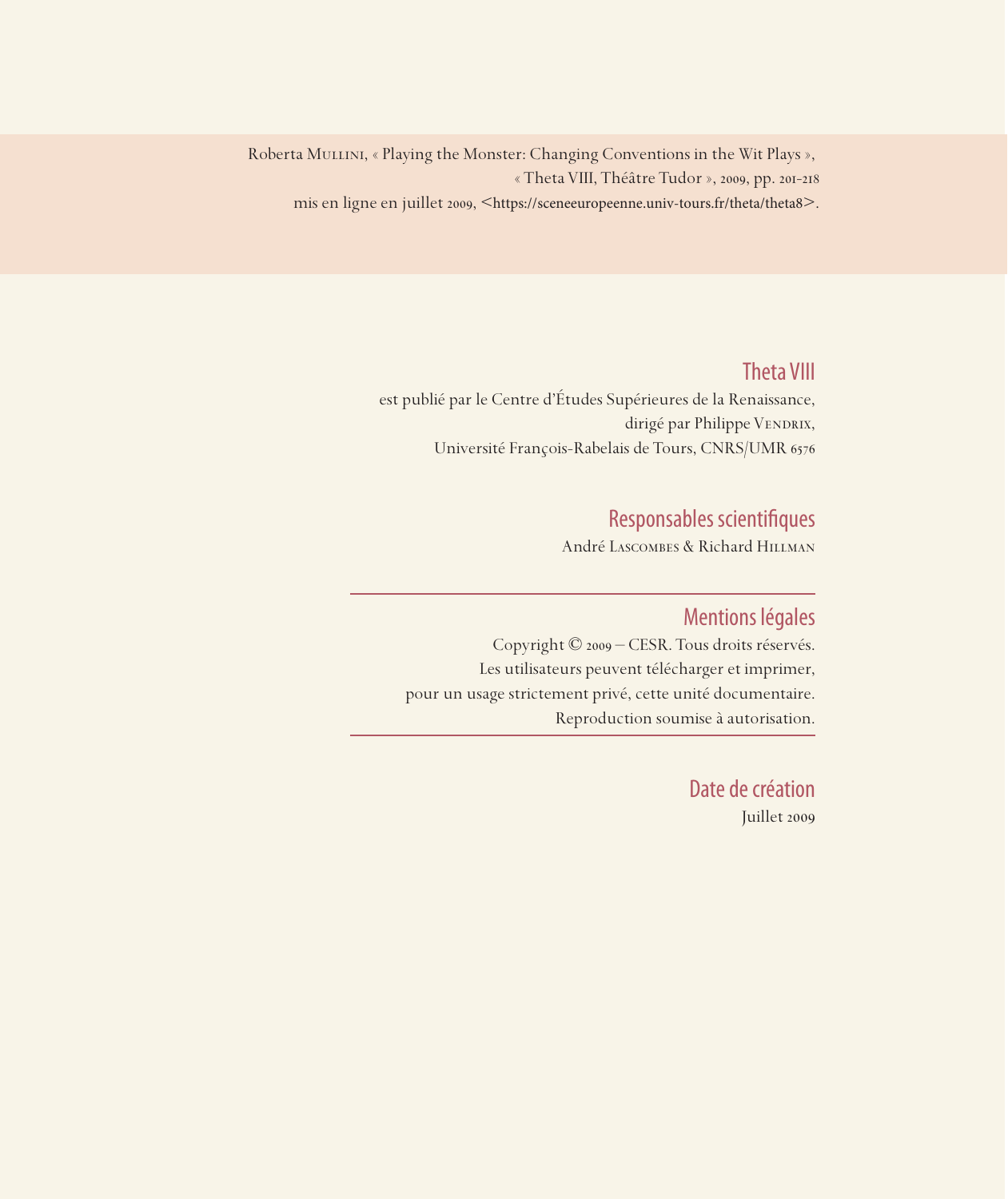Thêta VIII – Théâtre Tudor Roberta MULLINI | p. 201-218 CESR, Tours

# *Playing the Monster: Changing Conventions in the Wit Plays*

Roberta Mullini Università di Urbino "Carlo Bo"

I<br>Mo n early modern times the belief in wonders and miracles was increasingly questioned, especially on the religious level. In his *Dialogue Concernynge Heresyes* (1528) Sir Thomas More, while talking with the Messenger, his fictitious interlocutor, stresses the role of reason and nature in the process of believing in God's miracles, and the relevance of one's eyes in the acceptance of the truth of events:

> In good faith quod I, I mene good ernest now, and yet as wel as ye dare trust me, I shal as I said if ye wyll go with me prouide a couple of witness of whome ye wyll beleue any one better than twaine of me, for they be your nere frendes and ye have been better acquainted with them, and such as I dare say for they be not often wont to lye. Who be they, quoth he I pray you. Mary, quod I, your owne two eyen. (More, p. 127, col. 2 [bk. 1, chap. 6])

According to More, to see something corresponds to believing in its truth, unless there is evidence of falseness.<sup>1</sup> The focus of the whole treatise is the belief in the veneration of saints and the role of images and pilgrimages in religion, so deeply controversial after the beginning of the Reformation.2 More is not concerned

<sup>1</sup> When commenting on the Messenger's tale about two false miracles, More is so strict and severe as to invoke the stake for the abusers (p. 134, col. 1 [1.14]).

<sup>2</sup> For the continuing debate about the interrelation of fact and evidence in religion up to the eighteenth century, see Daston.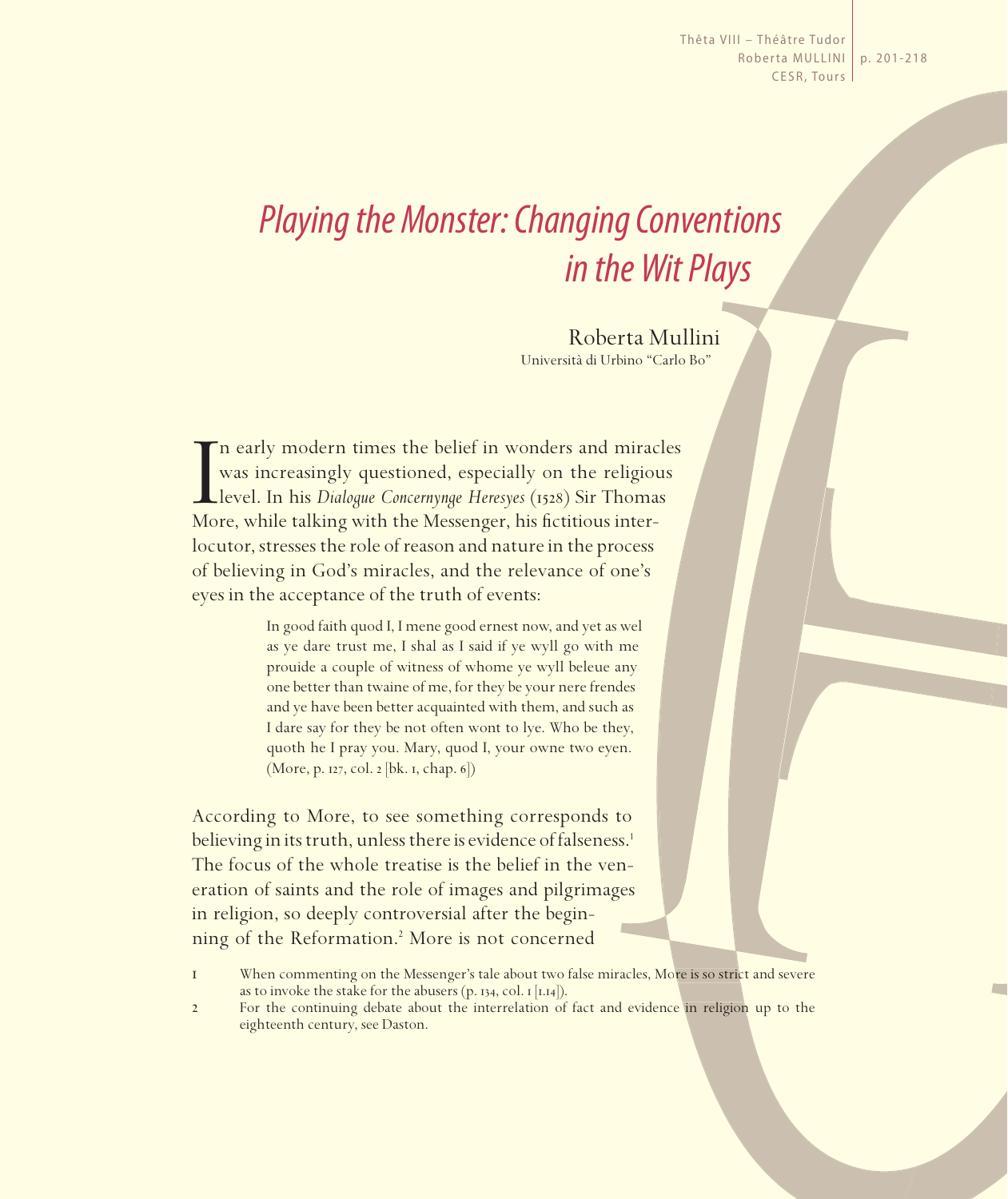with "natural" wonders, such as monstrous births and fabulous creatures, but his stress on the correct use of one's eyes in detecting truth and falseness can be transferred to the world of nature, especially when—as happened in later decades—the new geographic and scientific discoveries started to call "all in doubt", thus questioning the link between seeing and believing. What medieval travellers had written about far-off lands and their inhabitants began to be put to trial, because for the fanciful eyes of the former new scientifically modern eyes were substituted, eyes that dissolved the aura of mystery and monstrosity grown around what was far and unknown. Nevertheless, the Renaissance continued to trust collections of images of monsters and strange creatures. (For example, as late as 1581 Stephen Batman published The doome warning all men to the iudgemente wherein are contayned for the most parte all the straunge prodigies hapned in the worlde, with diuers secrete figures of reuelations tending to mannes stayed conversion towardes God, "in maner of a generall chronicle"—as the title goes on to declare—where historical events are still linked to portentous signs, and where sciapods and pygmies are listed, and the images of Siamese twins and hairy children are engraved.) Cheaply printed broadsides (but rich in illustrations), on the other hand, widely contributed to the diffusion of news about curious beings and events, so that what had been "seen" by somebody might be believed by many. Print, in its turn, helped enormously to spread images that once were relegated to expensive illuminated manuscripts. Furthermore, "print created a great need for sensational materials to be broadcast, and this need caused ideas that formerly had been lurking in the dark recesses of men's minds to come floating to the surface" (Smith, pp. 280-81). Showing monsters, then, was a way to make people believe in them, even if "the Renaissance was less interested in the far-off monstrous races of Africa and Asia than in the monsters they could see about them—anomalous births, strange events, occurrences contrary to nature" (Smith, p. 267).

All of the three so called "Wit plays" have a monster among their characters, slightly differently defined in the various texts: what follows in this article is devoted to enquiring what creature it is and what its role is within these moreor-less mid-sixteenth-century plays. This monster lives in the world of drama, and is therefore shown to, and seen by, its spectators as fictitious, an "unbelievable" creature only theatre can make "real". Performance substitutes for print, then, in satisfying the Renaissance need for sensation.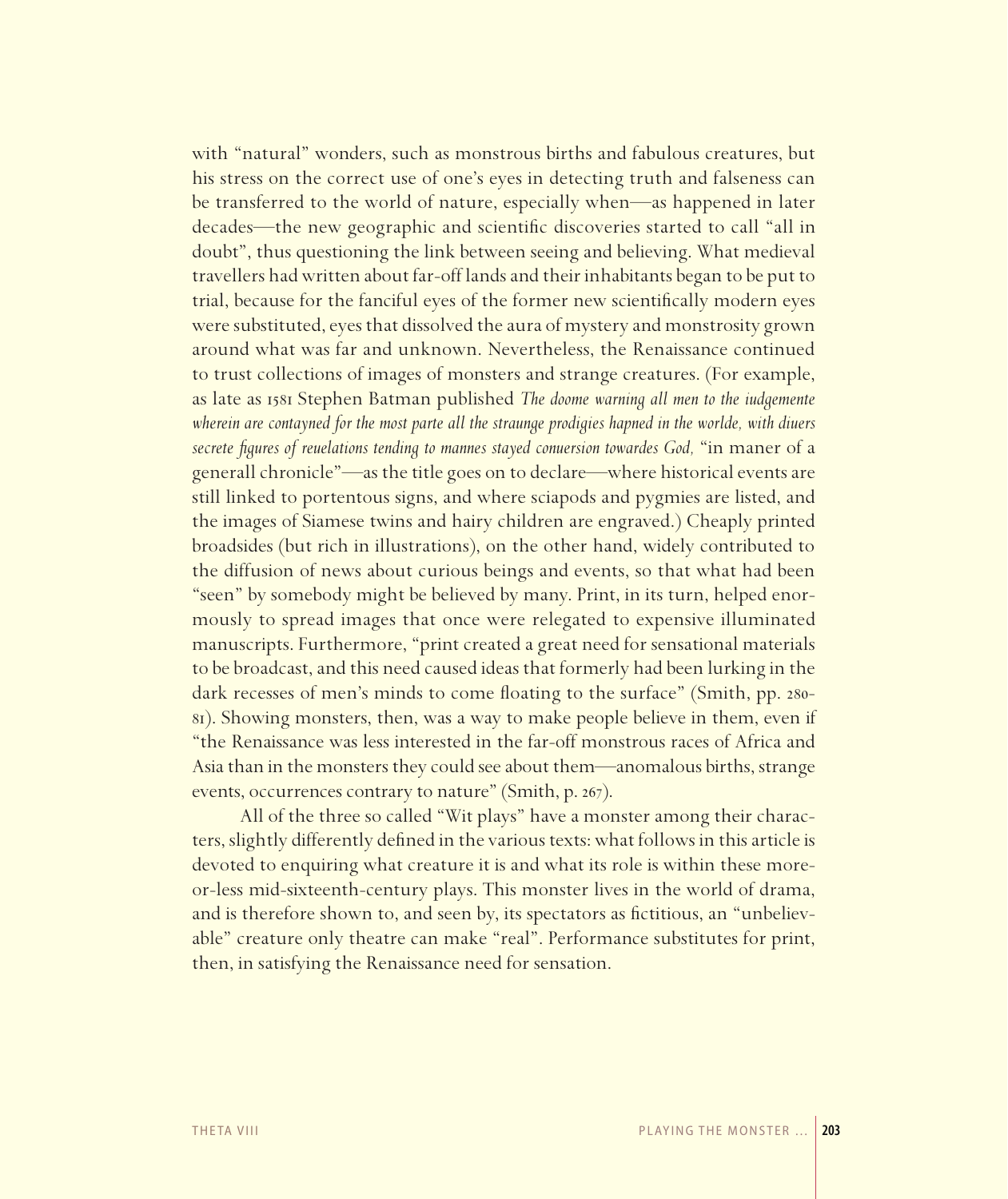#### *I. The Three Plays*

A manuscript datable before 1550 (B.M. Add. MS 15233) contains a partially incomplete dramatic text (what remains consists of 1106 lines) whose colophon states title and author: "Thus endyth the play of Wit and Science made by Master Ihon Redford". Little is known of this man, but it is possible to locate him culturally and historically: he was St Paul's choirmaster between 1531 and 1547 (the year of his death), and almost certainly he wrote *Wit and Science* for a children's performance in front of the court or of a courtly audience.

In 1569 the Stationers' Register recorded the licence for printing of an anonymous play entitled The Marriage of Wit and Science (1563 lines),<sup>3</sup> later attributed to Sebastian Westcott, who was Redford's successor at St Paul's (perhaps as early as  $1548$ ).<sup>4</sup>

Another, later, manuscript appears to be the handwritten copy of a lost printed play, *The Marriage between Wit and Wisdom* by Francis Merbury (B.M. Add. MS. 26782*, c.* 1579), a text which seems to be addressed, not to a courtly or school audience, but to a popular one, and whose players are not children, as is the case for the previous two works. With regard to this version, David Bevington observes that "Perhaps the most fascinating inference to be drawn … is that the dramatist apparently felt it necessary to rewrite the 'Wit and Science' plot for the conventions of the popular stage"  $(p. 23)$ . This manuscript  $(770 \text{ lines})$  offers the doubling scheme, a device that was not necessary when a play was performed by a school group, given the abundance of students available. Trevor Lennam does not totally agree with this position, and—taking into consideration Merbury's permanent situation at Cambridge University<sup>5</sup>—maintains that this play also was written for students: "It is doubtful that he [Merbury] wrote it for the popular stage. On the other hand, the supposed printed version, in so far as it is reflected by the existing manuscript, may well have been arranged to make its appeal to a small professional troupe and to audiences that such a company would entertain" (Lennam, *Sebastian Westcott*, p. 111).

Certainly, it is possible to suppose the existence of a much more complete and consistent text, of which what survives is but a mangled version, adapted

<sup>3</sup> Actually, the number of lines is smaller, since Lennam, whose edition is used here, assigns a number also to speech headings, stage directions and act and scene divisions.

<sup>4</sup> See Lennam, *Sebastian Westcott*, p. 14.

<sup>5</sup> See Lennam, "Francis Merbury", p. 210.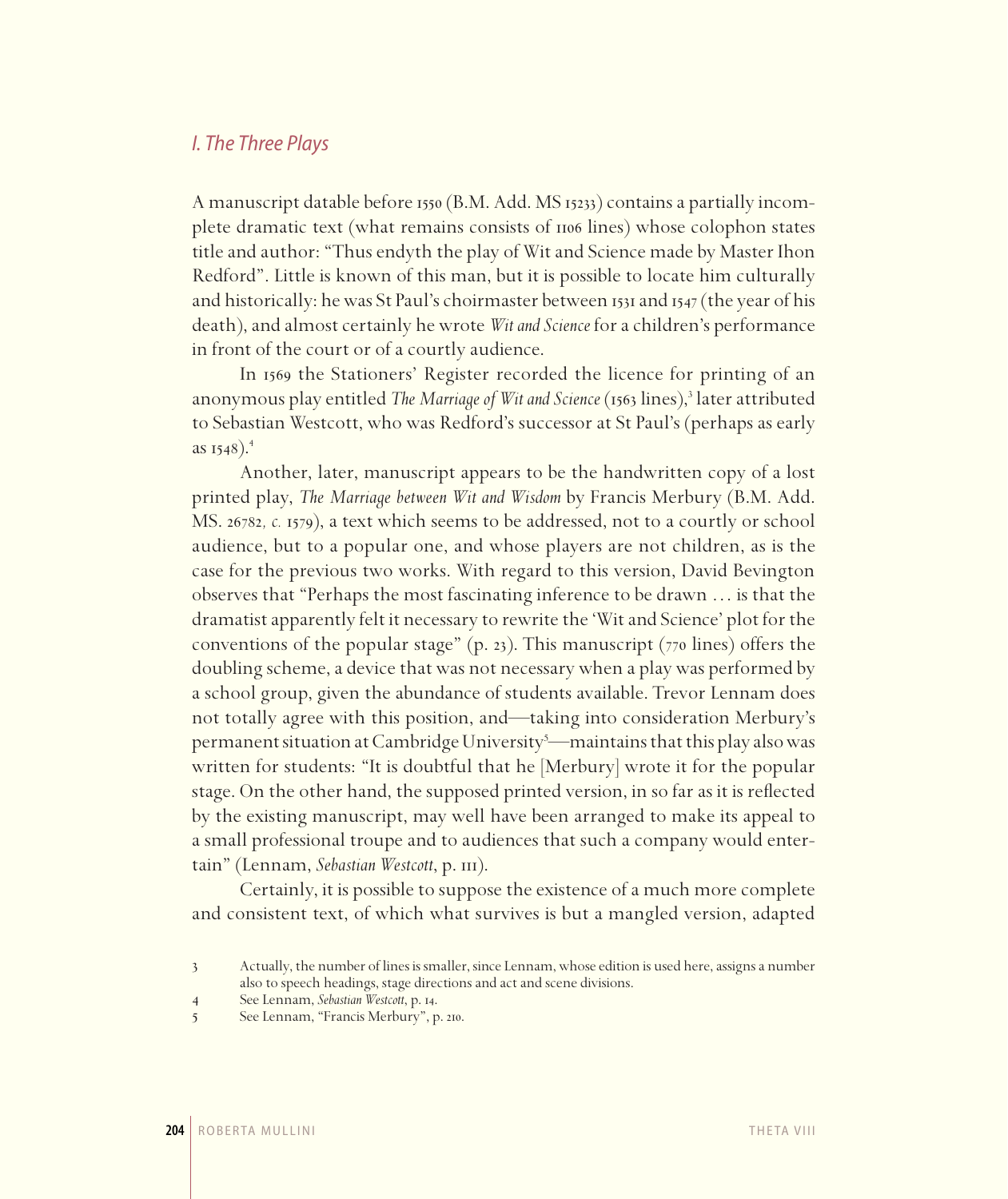for a popular audience. Nevertheless, the very survival of *this* text may be attributed to a contemporary reception more favourable than that reserved for the hypothetical first version of the play. When compared with the two other Witentitled plays, Lennam admits, *The Marriage between Wit and Wisdom* "quickly loses interest in the pedagogical allegory" (Sebastian Westcott, p. 110), whereas Hanna Scolnicov maintains that this play is such a coherent "humanist parable" as to express "the educational ideals of humanism" (p. 1). Lennam, for his part, after highlighting that the text as we have it shows a certain weariness of the humanist educational themes, declares that the plot changes from Wit's adventures to the Vice Idleness's intrigues.

Within a forty-year period, then, English culture produced three plays overtly related to each other, which showed the audience's particular interest in their topic and their transformation of it. An interest also manifested in the 1590s, when William Shakespeare, Anthony Munday, Thomas Dekker, Thomas Heywood, and Henry Chettle wrote *The Book of Sir Thomas More*. In Scene Nine of that play, when a company of strolling players visiting More's house offers to perform a play from a list they quote, More exclaims:

> *The Marriage of Wit and Wisdom*! That, my lads, I'll none but that; the theme is very good, And may maintain a liberal argument: To marry wit to wisdom, asks some cunning; Many have wit, that may come short of wisdom. (ix.64-68)

Even if the play-within-a play performed later by the "four men and a boy" of the little company will result in a *collage* of various dramatic texts,<sup>6</sup> More's enthusiastic choice of this title testifies to its familiarity to the 1590s authors, and to the links between the title role and the humanist content of the plot.

The overt intertextuality of the three interludes ("a fortunate survival", in Happé's words [*English Drama*, p. 144]) is shown first of all by their titles, which mirror the main theme of the plot, so that the three plays, all of them interludes, offer a real workshop of intertextual transformations able to provoke genre variants, and also changes which can be attributed to cultural attitudes at large.<sup>7</sup>

<sup>6</sup> See Happé, ed., *Tudor Interludes*, pp. 417-18.

<sup>7</sup> The three plays are analysed as an *unicum* in English drama by Spivack, Habicht ("The Wit Interludes" and *Studien*), Mullini, and Norland. Scherb has recently devoted a long article to Redford's interlude only; for *Wit and Science*, see also Lombardo.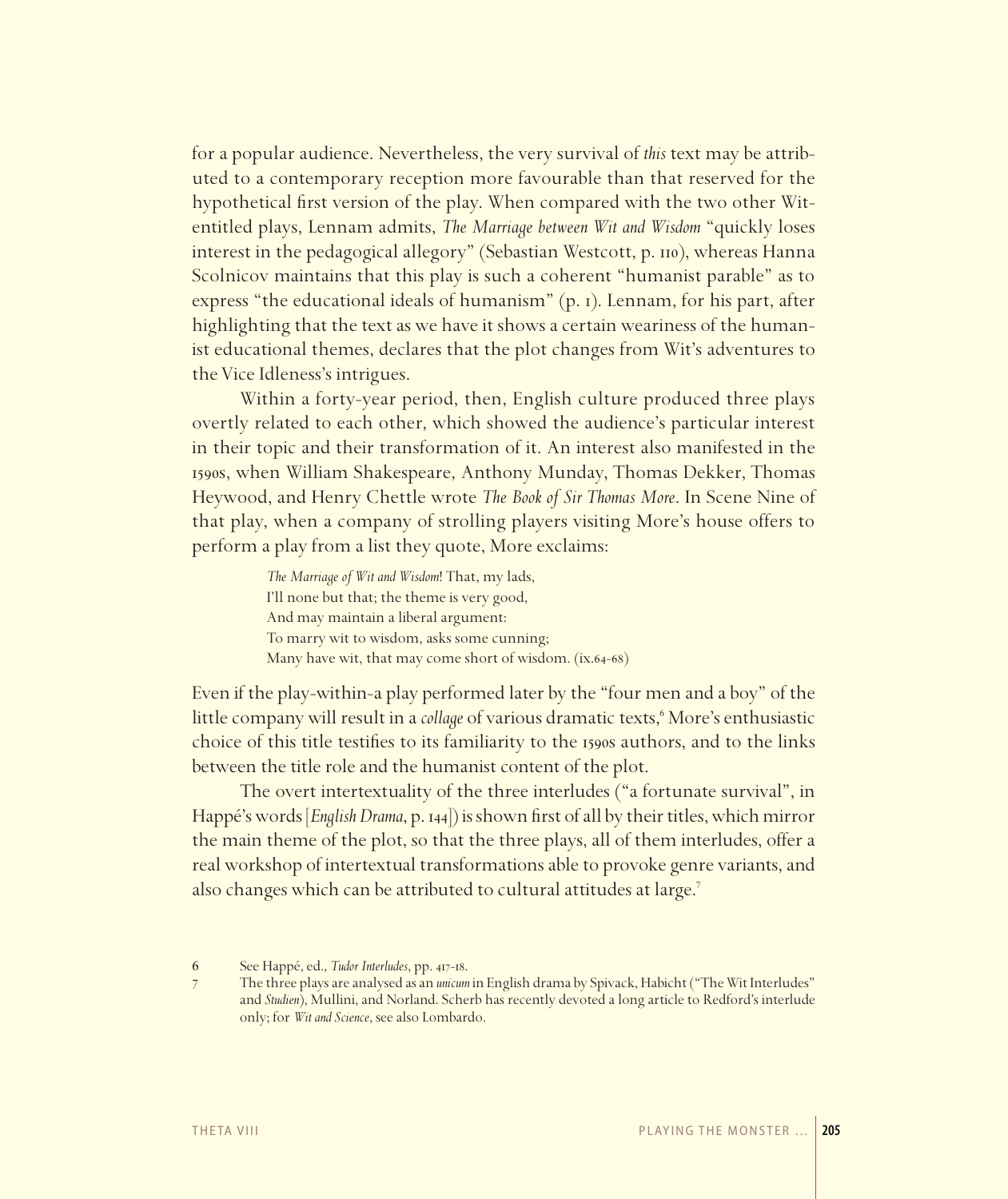#### *II. The Variants in the Plot*

The events of *Wit and Science* and those of *The Marriage of Wit and Science* are very similar: Wit, a young student, wants to marry Lady Science, but before achieving this goal, he has to defeat her most terrible enemy, Tediousness. At the first rough duel with Tediousness, Wit is left dead on the ground, but he is soon revived by Honest Recreation, only to fall into Idleness's lap, who blackens his face and dresses him like a fool with Ignorance's costume. Helped by the "glass of reason" given him by Reason (the girl's father), Wit can recognise his situation and get ready to fight with Tediousness once more. The enemy is beaten and beheaded, and the interlude ends with the encounter of the protagonist with Science. *The Marriage of Wit and Science* differs from its direct hypotext because of its division into acts and scenes and, especially, the presence of Wit's young and cheeky servant called Will, who has a relevant part in the play also as love messenger between Wit and Science.

*The Marriage between Wit and Wisdom*, on the other hand, presents various differences from the previous texts: first, the names of some characters are changed (among them Tediousness is "translated" into Irksomeness); then, the action has a mainly episodic structure, pivoting around Idleness ("the Vice" of the play, a man and not the female character of the other two interludes). Irksomeness is quickly defeated offstage, while the plot thickens with the misfortunes of the Vice himself, so that this interlude also shows the decline of this character, since instead of being the main device of the action—Idleness becomes the victim of minor thieves, newly introduced. Obviously, allegory remains the principal feature in all three interludes, together with their humanist and pedagogical interests, but it is clear that, especially in the latest example, things have undergone significant cultural changes, the allegorical layer being mainly limited to the characters' names.

Love and adventures are the main aspects of the romantic plot in all three interludes, which also verge on folk drama for the quick reviving of the title hero. According to Spivack, Wit resembles an errant knight, Lady Science is "a proper damosel of romance", and Tediousness is "a Saracen Knight [who] swears by Mahound" (p. 219). The latest version of the story incorporates characters and language from a lower world than the humanist milieu of the other two interludes,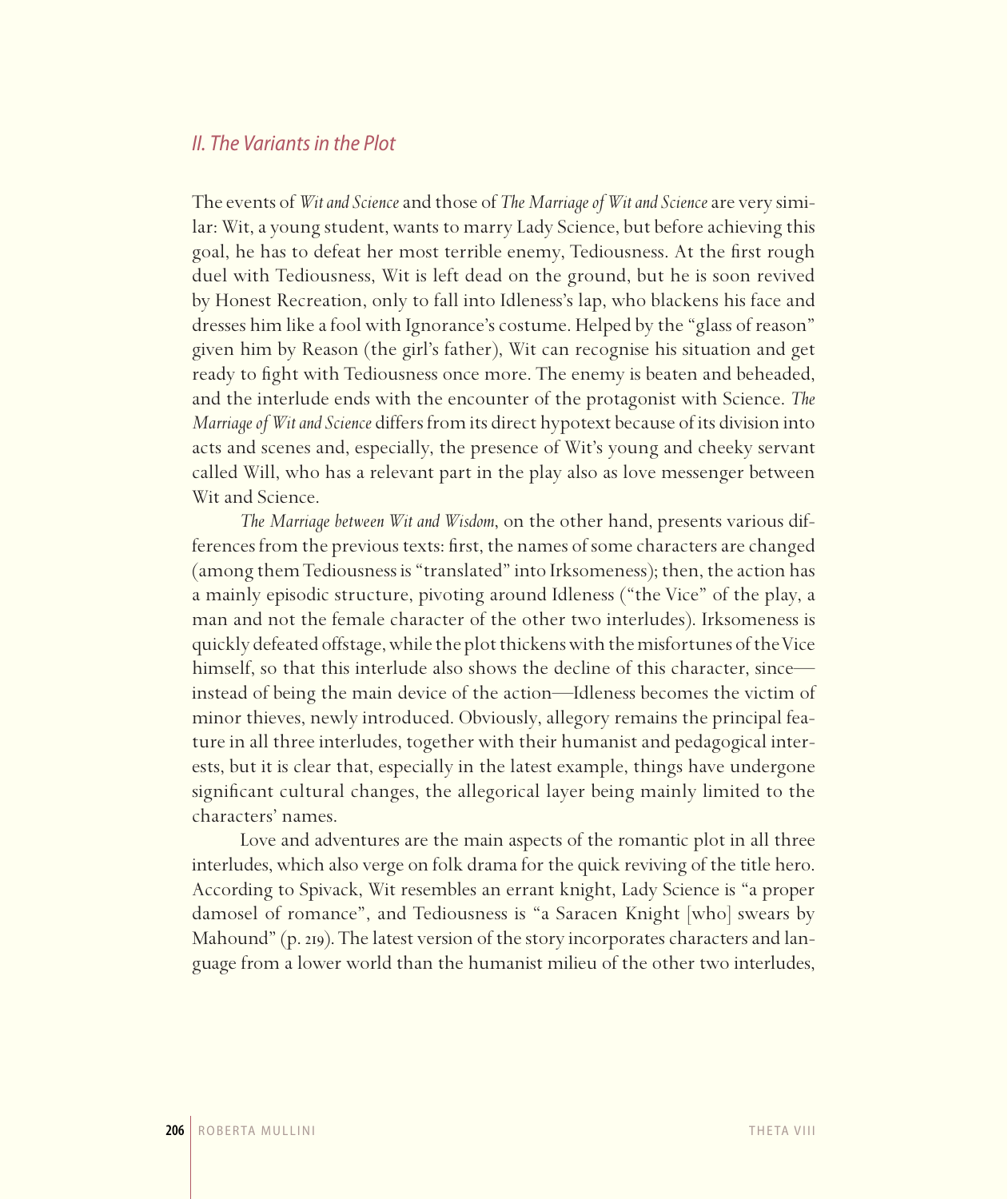while making full use of the dramatic qualities of the Vice, including his capacity for disguise (Idleness boasts of being able to be "all colours like the chameleon").<sup>8</sup>

#### *III. Monsters and Giants*

In *Wit and Science* Tediousness is called "your enmye" by Instruction at line 79, and "that tyrant" by Wit (l. 81). He is said to be able "to brayne or to gore ye" (l. 80), and, on his first appearance, he is introduced by the following stage direction: "*Tedyousnes cumth in with a vyser over hys hed*" (l. 140). In his monologue of self-introduction (ll. 141-92), he often mentions his body both as a whole and in its parts, as if to attract the audience's gaze to his physical aspect (a monstrous body?), complaining that some "kaytyves" are disturbing him out of his own "nest" (ll. 142, 146). He also laments that he is sweating "in my skin" (l. 182), thus introducing a subtle metatheatrical dimension, since the phrase simultaneously refers to the character and to the actor's costume, the latter encumbering the player with its weight and thickness. Taken all together, what Tediousness says about himself and what the stage direction suggests make him a visually striking spectacle: he has a "head" and a visor on it, is covered with a heavy "skin", goes about the playing area shaking his "ioyntes" and "lynkes" (l. 167), speaks of his "nose" (later called "snowte" [l. 217]), and menaces with killing—actually with beheading—those who disturb him ("Of goth thy hed / At the first blo!" [ll. 190-91]). He is also armed with a club (he threatens to hit Wit with "this mall" [l. 161]), and blunders through the audience shouting, "Make roome, I say! / Rownd evry way!" (ll. 175-76), like a mummer. Towards the end of the play he is called "feend" (l. 956), a term connecting him with the devil. He boasts of his strength, exactly like a tyrant or evil character in the mystery cycles (Herod, perhaps?), and swears "by Mahowndes" (l. 214, 216), exactly like Herod in the N-Town *Death of Herod*, the Coventry *Shearmen and Taylors' Play*, and the York *Slaughter of the Innocents*, thus signalling that he is a non-Christian, perhaps a "Saracen knight" indeed, as stated by Spivack.<sup>9</sup> As for his vocabulary, it is not romantic at all: Science is called "drab" and "whore" (ll. 155-56), showing in this way that the speaker is against all romance, or rather that he is the classic opponent in a romantic story. Besides that, he employs the Vice's and the devil's way of express-

9 See Velz and Daw, pp. 637-38, for the characterisation of Tediousness as Herod.

<sup>8</sup> The text of *The Marriage between Wit and Wisdom* is quoted from Merbury, ed. Wickham. For a detailed analysis of the changes in the plot, see Mullini, pp. 103-10.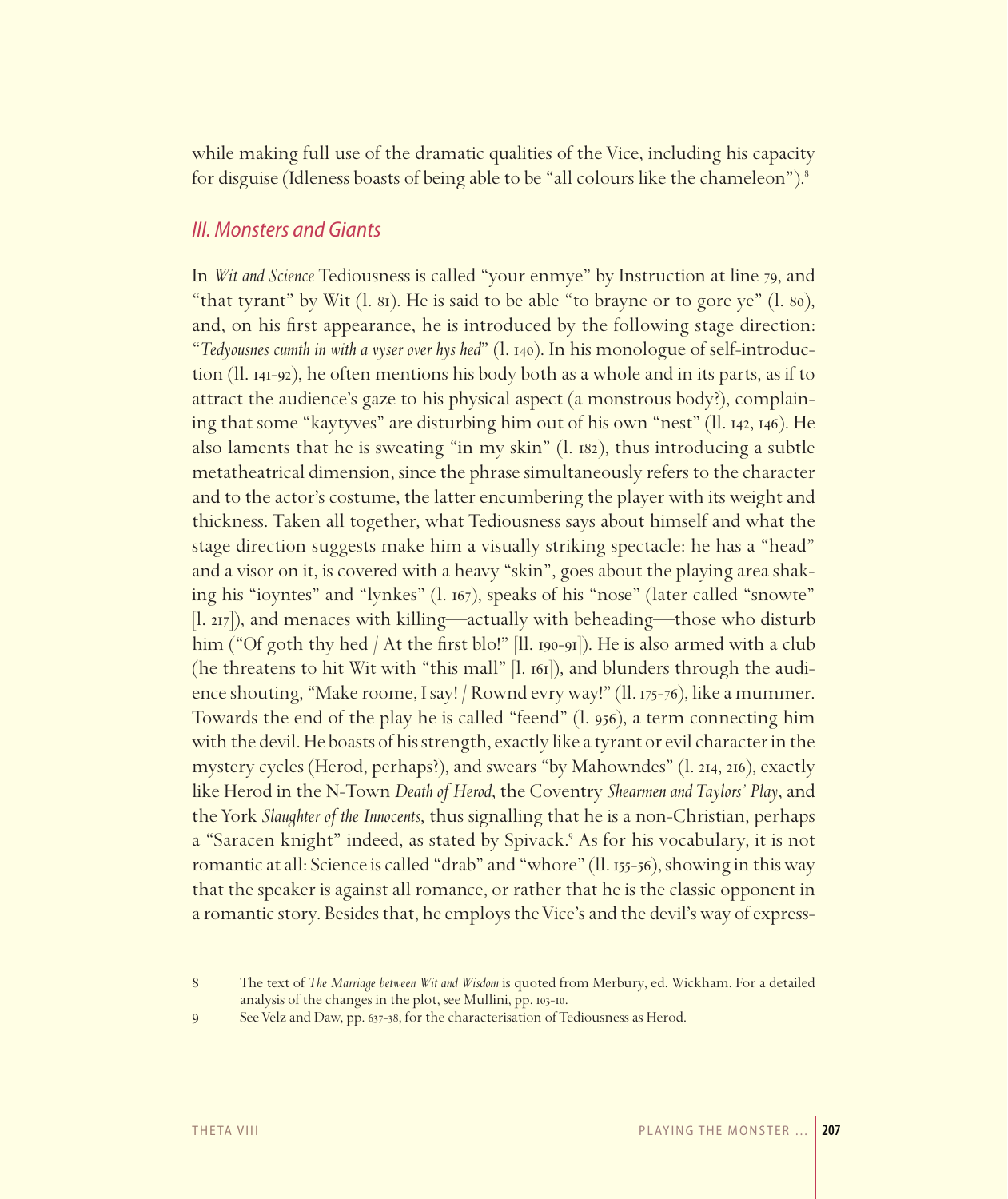ing either wrath or joy ("oh, oh, oh"),<sup>10</sup> which links him back to the moral play tradition. Finally, he is killed offstage, after which "*Wyt cumth in, and bryngth in the hed upon his swoorde*" (l. 964 SD). After all this, one can legitimately wonder what kind of character Tediousness is. But before trying to answer this question, the other two plays must also be taken into consideration, in order to see whether the characteristics of Tediousness outlined by *Wit and Science* remain the same from text to text or are somehow changed.

In *The Marriage of Wit and Science* it is Science herself who first speaks of Tediousness. Even before naming him, she calls him "enemy" and "mortal foe" (l. 687), and some lines later she explains to Wit:

> Hear out my tale: I have a mortall foe That lurketh in the woode hereby, as you come and goe, That monstrous Giant beares a grudge to me and mine, And wyll attempt to kepe you back from this desire of thine. The bane of youth, the roote of ruin and destres, Devouring those that sue to me, his name is Tediousness. (ll. 700-5)

Continuing her speech, Science attributes "strong hands" (l. 708) and "rage" (l. 717) to this "monster", and says that in a year "ten thousand suters" have been destroyed (l. 711), thus adding a fabulous quality to Tediousness; she also asks Wit to bring her Tediousness' head after the fight (l. 720), and, in a following speech, adds that the monster's might is great and that he "is monstrous to behoulde" (l. 737). He lives in a "deadly denne…in drowsy darkness hydde" (l. 946, 948) and is armed with a club (l. 1486). His language is not so offensive as his predecessor's, but he similarly boasts and uses the "hoh, hoh!" expression to underline his own words (ll. 967, 980). Just before their second fight, Wit also calls him "monster fell" (l. 1476) and Tediousness declares his will to devour his enemies ("I will eate them by morsels two and two" [l. 1483]). The "Giant" is killed and beheaded on stage, and his head (of which no mention has been made in the text, apart from Science's general observation that he is "monstrous to behold"11), is hoisted onto Wit's spear (l. 1524).

In *The Marriage between Wit and Wisdom*, Wit's father, Severity, when advising his son about the perils of his enterprise, calls Irksomeness "a monster fell" (l. 71). The character arrives only after l. 414 (Scene Three), coming out of his "den" to fight with Wit (who, in this play, succumbs quite quickly to his enemy, remain-

<sup>10</sup> See Débax.

<sup>11</sup> Unfortunately, this interlude has scant original stage directions, and none relevant for the gestures and appearance of Tediousness.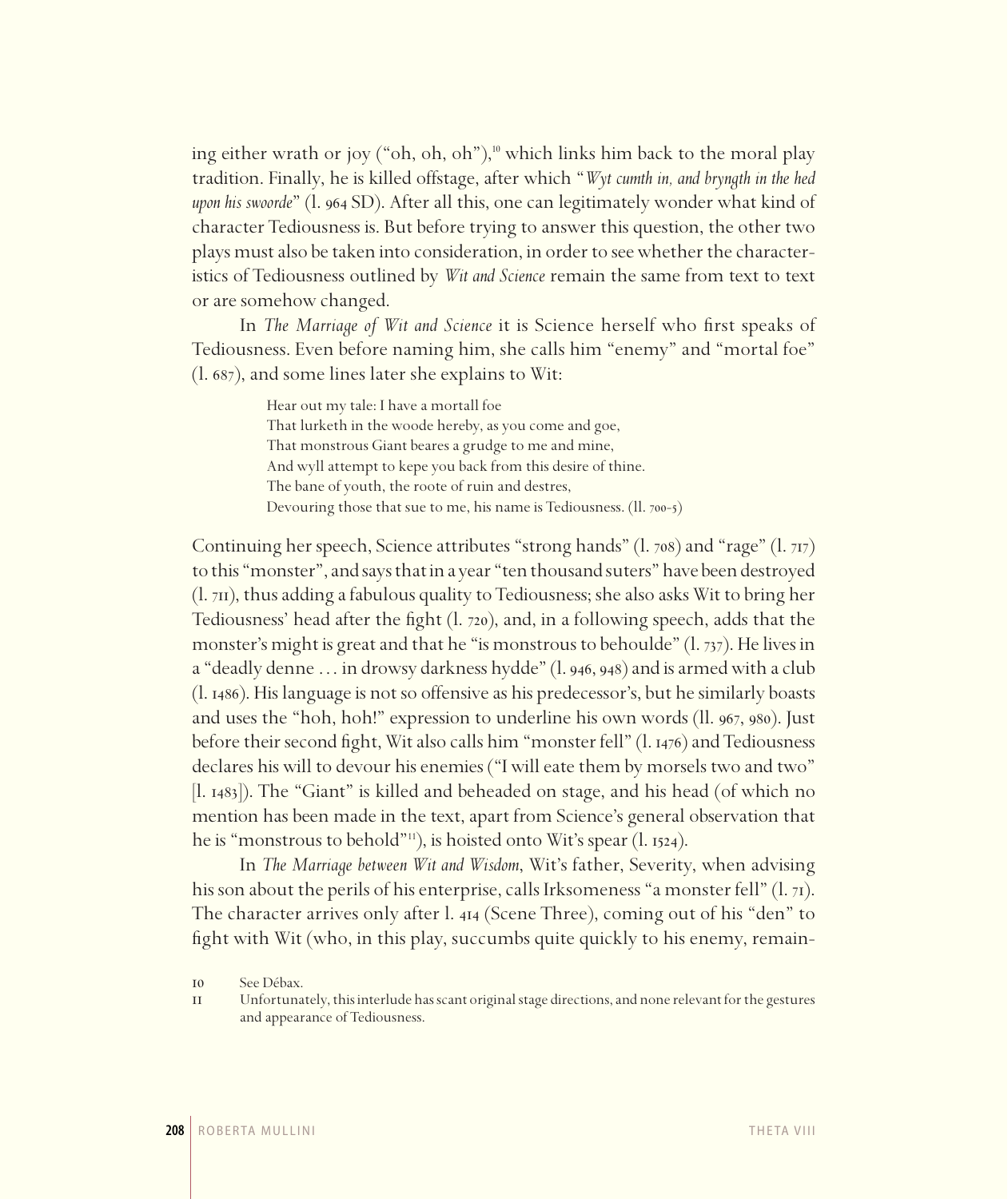ing dead "*on the stage*" [l. 419 SD]): the stage direction says nothing but "*Irksomeness enter like a monster and shall beat down Wit with his club*" [l. 414 SD]). Irksomeness' speech is very short (four lines only), and its main feature, I think, is the first line, "What wight is that which comes so near his pain?" (l. 415), for its linguistic and rhythmic choices, since it is alliterative and contains a word ("wight") more typical of Middle English romances than of the late 1570s. Soon, after thirty-odd lines (in this play Wit's resurrection, too, takes a very short time and is limited to a brief healing encounter between Wit and Wisdom), Wit is ready to attack Irksomeness for the second time. The two exchange a short dialogue, then

> Here they fight awhile, and Irksomeness must run in a-doors, and Wit shall follow, taking his visor off his head, and shall bring it upon his sword, saying [*Wit*.] The Lord be thanked for his grace, this monster is subdued. (l. 456)

As is clear from these notes, if, on the one hand, the character is overtly called "monster"—thus getting an ontological status, so to speak—on the other hand, he is deprived of most of the features he is endowed with in the other two interludes. What we know of Irksomeness is that he has a visor over his head; he is very similar, then, to his namesake in *Wit and Science*, as if to stress the continuity of a performing tradition about the representation of monsters and the like, especially the devil (Titivillus in *Mankind* is "A man wyth a hede þat ys of grett omnipotens" [l. 461]). What is interesting is that the stage directions mention a *stage*, i.e., a well-defined playing area, by using a word more appropriate for the newly authorized public playhouses of the 1570s than for St Paul's school hall, where the performances of both *Wit and Science* and *The Marriage of Wit and Science*  supposedly took place.

#### *IV. Playing the Monster*

From the previous lists of features, one can observe that Tediousness/Irksomeness belongs to the long series of monsters in which the Middle Ages is so rich. But he is a syncretic monster, so to speak, since he is a giant and a cannibal, according to Westcott's play, a woodwose and, why not, a green man (if not a Green Knight!). His appearance must be "monstrous", his height taller than human beings', his body very probably hairy or leafy, his weapon a club. The "wondrous Middle Ages" still live on during the Renaissance (as is testified by the many treatises devoted to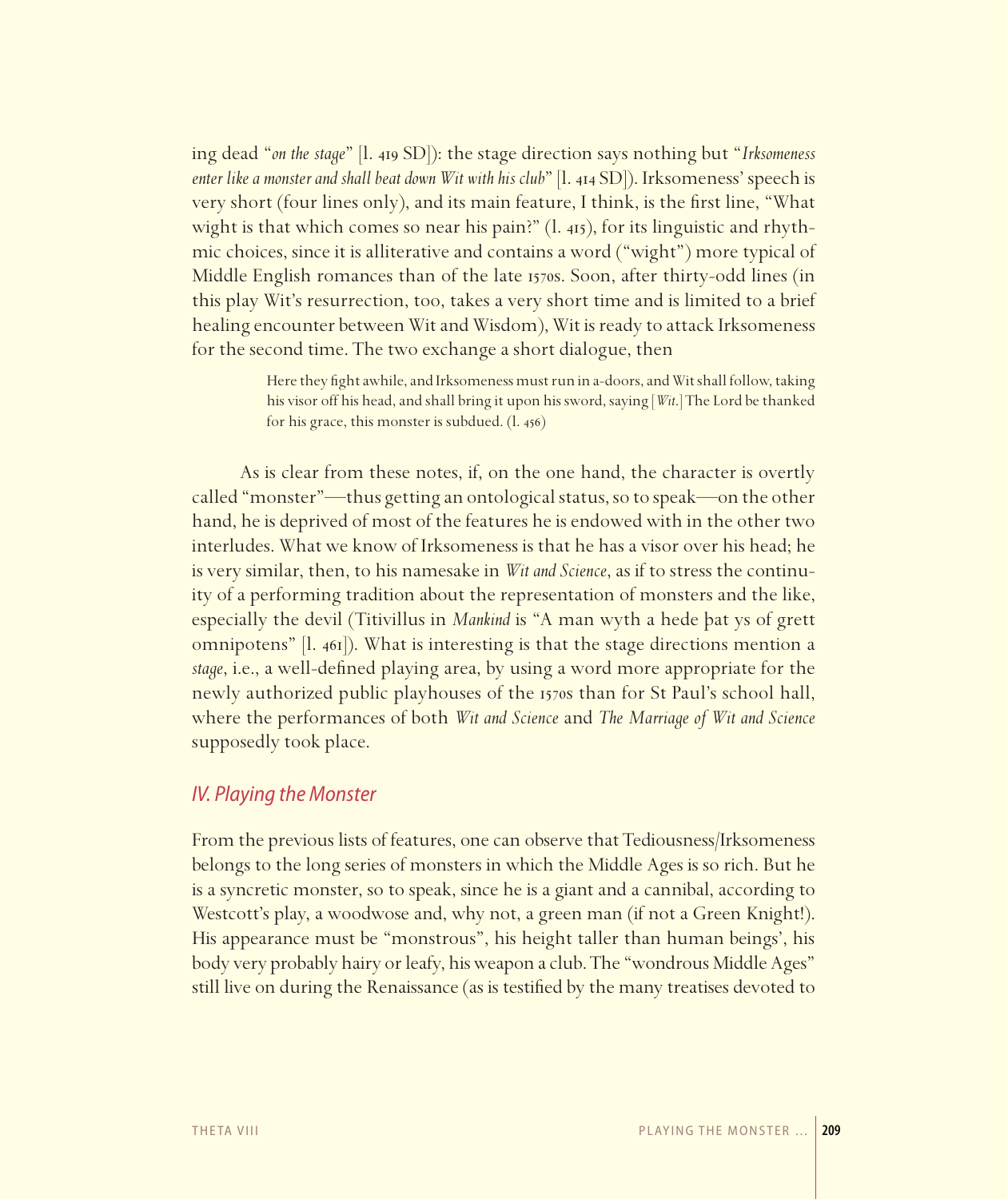this cultural aspect),<sup>12</sup> even if "monsters" are progressively losing their menacing Otherness. Monsters are still used as a way to visualize contemporary fears (e.g., of witches), in spite of all the new discoveries and travel literature which confirm that the new lands are not inhabited by the mythical monsters described in the Middle Ages. The many illuminated sources for our ideas of medieval monsters testify that "seeing is believing"—so much so that, when on a stage, a "monster" keeps all its imaginative power, because the performance substitutes for any drawing or illumination. It is the show to which a monster is transferred which is responsible for the visualization of terribleness. It is necessary, then, for the actor playing the monster to wear a costume able to work on the spectators' imagination.

Wild men are common in medieval manuscripts, and so are green men in sculptures and bas-reliefs, but certainly, precisely because of its spectacular origin, what is most famous is the illumination from Jean Froissart's *Chroniques* (*c.* 1450-80) portraying the incident that occurred on 28 January 1397 at the court of Charles VI of France, when a group of persons dressed in wild men's costumes caught fire and died. The well-known "Bal des Ardents" shows that the mummers wore costumes made of green stuff (coloured threads, furs, but also rushes, perhaps), and matching head-gear.13 The size of the unfortunate players does not appear to be, at least in the illuminations I have seen, larger than that of the people surrounding them. Later images of woodmen can be seen in German culture, but their size is always "human", as it were.<sup>14</sup> If, on the one hand, we can rely on these pictorial sources in order to visualize the costume of Tediousness, on the other, something must be added, precisely that on which the three interludes so much insist—that is, the monster's head. Actually, such a device, beyond showing the character's monstrosity, also increases the actor's height, since it is not a simple visor to be worn on the actor's face, but a big head, thus making a man into a "giant", to be detached later from Tediousness' body in the beheading.15

The English court was keen on pageants and disguisings with monsters and giants: documents relate, for example, that there were wild men in the "ryche

<sup>12</sup> See, e.g., Boaistuau (1560), Paré (1573), and Aldrovandi (1642). It is worth noting, however, that in 1564 François Desprez had published his vast collection of engravings reproducing contemporary people from the various parts of the then-known world, including Brazilians, Africans and Asians, with no hint of wonders or strange features.

<sup>13</sup> There is more than one pictorial version of the event: see BL MS Harley 4380, fol. 1', and Paris, Bibliothèque Nationale, MS Fonds Français 2646, fol. 176<sup>r</sup>.

<sup>14</sup> See Kinser.

<sup>15</sup> The tradition of parading giants was well known all over Europe, and is still practised on many festive occasions.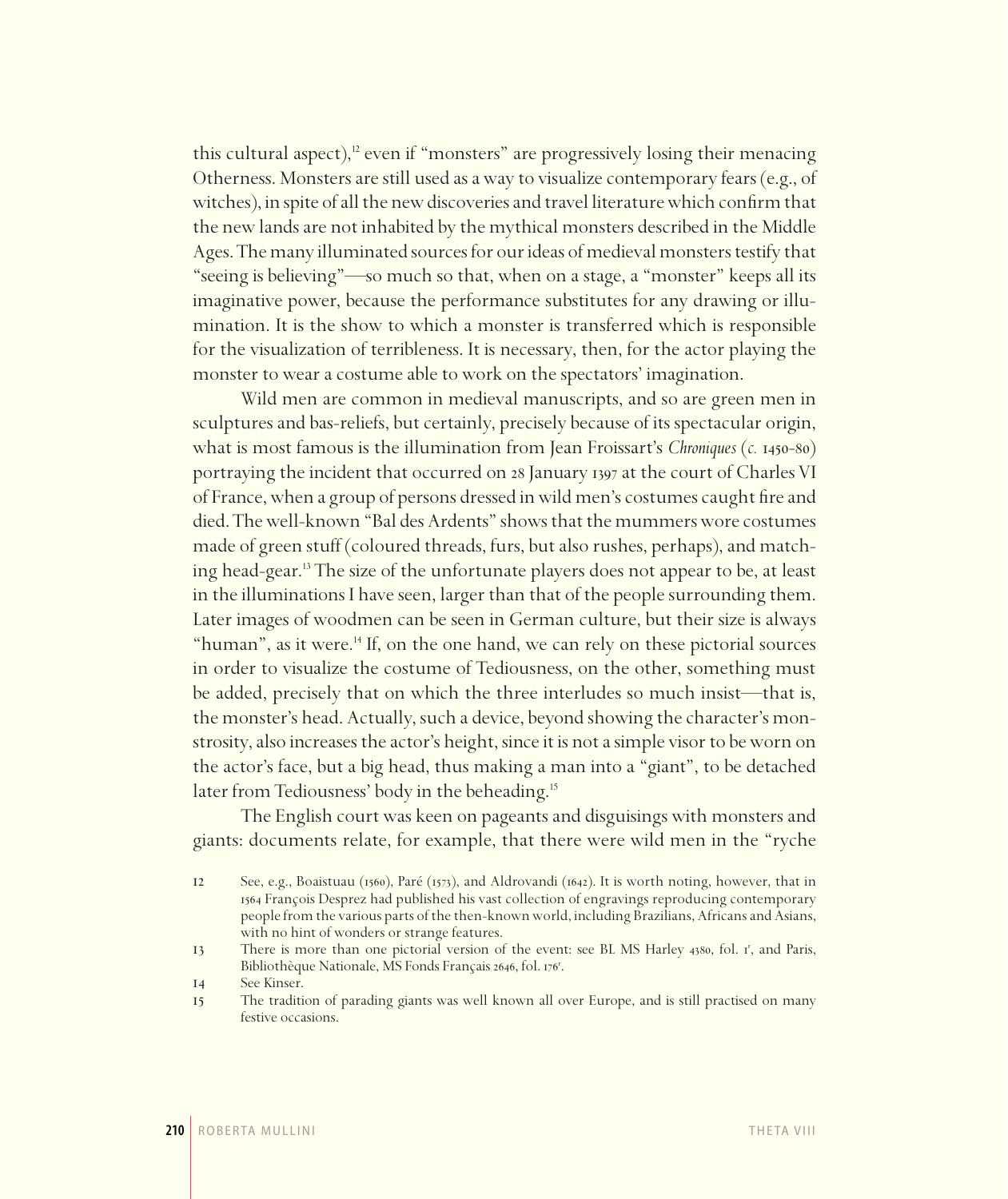Mount" prepared by Richard Gibson at Greenwich on 6 Janurary 1509; woodwoses in a masque on 4-5 June 1522; monsters and wild men in the Lord Mayor's water pageants for Ann Boleyn on 29 May 1533. Another document makes it clear that giants were made of wood and canvas.16 Because of the school (if not courtly) performance of both *Wit and Science* and *The Marriage of Wit and Science*, one can surmise that similar structures were used also for the two interludes, or even hypothesize a direct use of props prepared for courtly festivities. If *The Marriage between Wit and Wisdom* was thought of for (or performed by) a troupe of strolling players, perhaps such apparatus was too cumbersome to be carried around the country and a simple larger-than-life head was sufficient to make a giant.<sup>17</sup> What is certain is that the "monster" has a detachable head and a visor, or only a visor to be shown at the end of the fight, in order to make the beheading manifest (and therefore credible), even if it actually takes place offstage.<sup>18</sup>

#### *V. Conclusion*

Tediousness/Irksomeness in the three Wit plays is not only that sort of syncretic creature which I have tried to bring forth from the texts: since, being Lady Science's enemy, he must be defeated by Wit, he also occupies the role of the dragon in the popular story of St George, the iconography of which is ample and might have been drawn upon for a rendering in performance. At the same time, Tediousness in *Wit and Science* makes use of the entry style of folk drama, thus reminding the audience of exactly that kind of performance (which is also very much present in the "resurrection" of Wit by means of Honest Recreation's song).<sup>19</sup> Besides that, he employs the Vice's and the devil's way of speaking, which links him with the moral play tradition, even if the pedagogical milieu in which the original play was born tends

- 16 See Lancashire, pp. 141n702, 143n717, 198n1016, 292n1550. See Duffy for connections between *Wit and Science* and court disguisings.
- 17 Actually, in Meg Twycross's production with the Joculatores Lancastrienses (1993), Tediousness with a head which made him taller than the other characters—wore a rough unnaturally bluishgrey fur, had a long red nose, a big mouth, goggled white eyes, and bones hanging from his waist. There was also a little branch of ivy (or another green plant) stuck in his long hair (or beard): all this contributed to suggesting the syncretism of the "creature" as a cruel anthropophagus, a woodwose, and a green man.
- 18 Craik, p. 53, observes that "in all three plays he [the monster] has a false head" and that, besides *Three Ladies of London* (*c.* 1581), the "Wit plays" are the only examples of Tudor interludes which specify "the use of vizards and false heads". For the construction of masks and heads, see Twycross and Carpenter, esp. pp. 311-26.
- 19 See Axton and Petitt.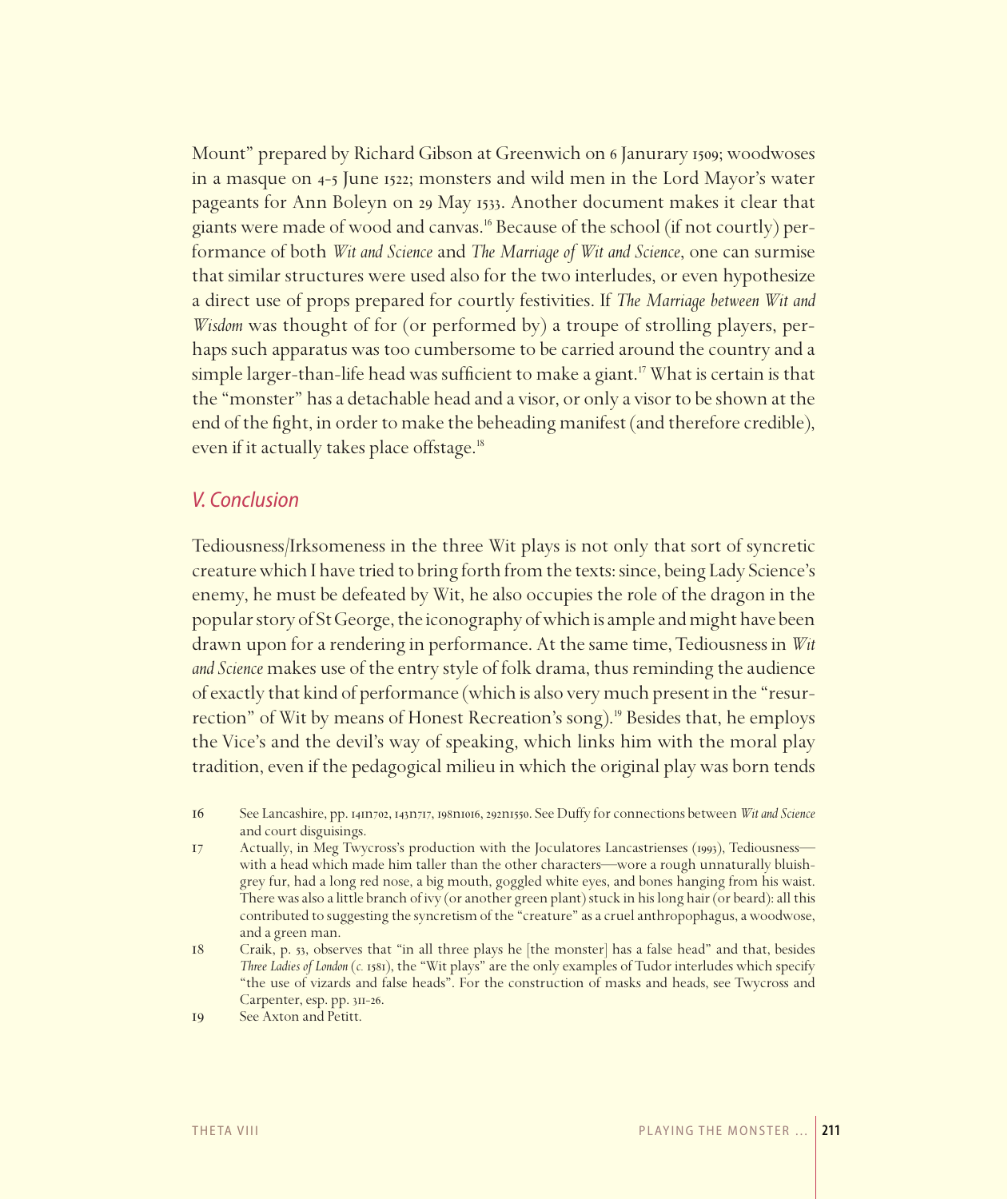to transform allegory into metaphor. Tediousness is neither the devil nor a Vice, nor the Turkish knight of folk drama, but the educational interludes embed all the traits of these previous (and contemporary) roles and sub-genres to represent the story of learning under the guise of other well-known plots: "learning is like morality play salvation or like a chivalric quest" (Cartwright, p. 55). Furthermore, one must not forget that both Redford and Westcott were school teachers, almost certainly proud of the performing abilities of their pupils: to play the monster was surely a feat for a child, and both schoolmasters "had a primary purpose of displaying the talents of their young performers" (Mills, p. 164).<sup>20</sup>

Tediousness in *Wit and Science* is the best developed monster of all, but some features are also added to the character by the later adaptations of the play, such as his being a cannibal and a monster—better, a monstrous giant—by *The Marriage of Wit and Science*. This latter detail may well be a metatheatrical aside referring to a very tall chorister who played the role, in a cast formed by such young boys (when asked by Science about his age, Will says he is "between eleven and twelve"  $|l. 467|$ ).

In the Table (see Appendix), I have listed (in modernised form) words and phrases related to Tediousness/Irksomeness, so that recurrent items common to the three plays are highlighted. What strikes one most, beyond the significantly different number of lines reserved to this character in the three interludes, is that *Wit and Science* never calls him "a monster", while equipping him with other interesting features concerning his appearance and language. On the contrary, *The Marriage of Wit and Science* stresses Tediousness' monstrosity, the only characteristic of his later inherited by Irksomeness. Among the three "monsters", Irksomeness appears to be a stage freak, there only for the sake of the old plot, marginalized by the new stories of petty thieves and prostitutes surrounding the Vice Idleness. All the chivalric aura still present in the previous interludes has been lost, together with the remnants of folk drama, while Merbury has been able to build up a text that draws on other contemporary "hits", such as *Gammer Gurton's Needle*, *Cambises* and *Misogonus*, reworking the now episodic plot for "public audiences (who demanded amusement rather than instruction in return for their money)" (Wickham, p. 164).

<sup>20</sup> The present article was written before the publication of Mills's study of the "Wit plays", in which a wider perspective on the three interludes can be found, with special attention to the issue of the identity of the young protagonist.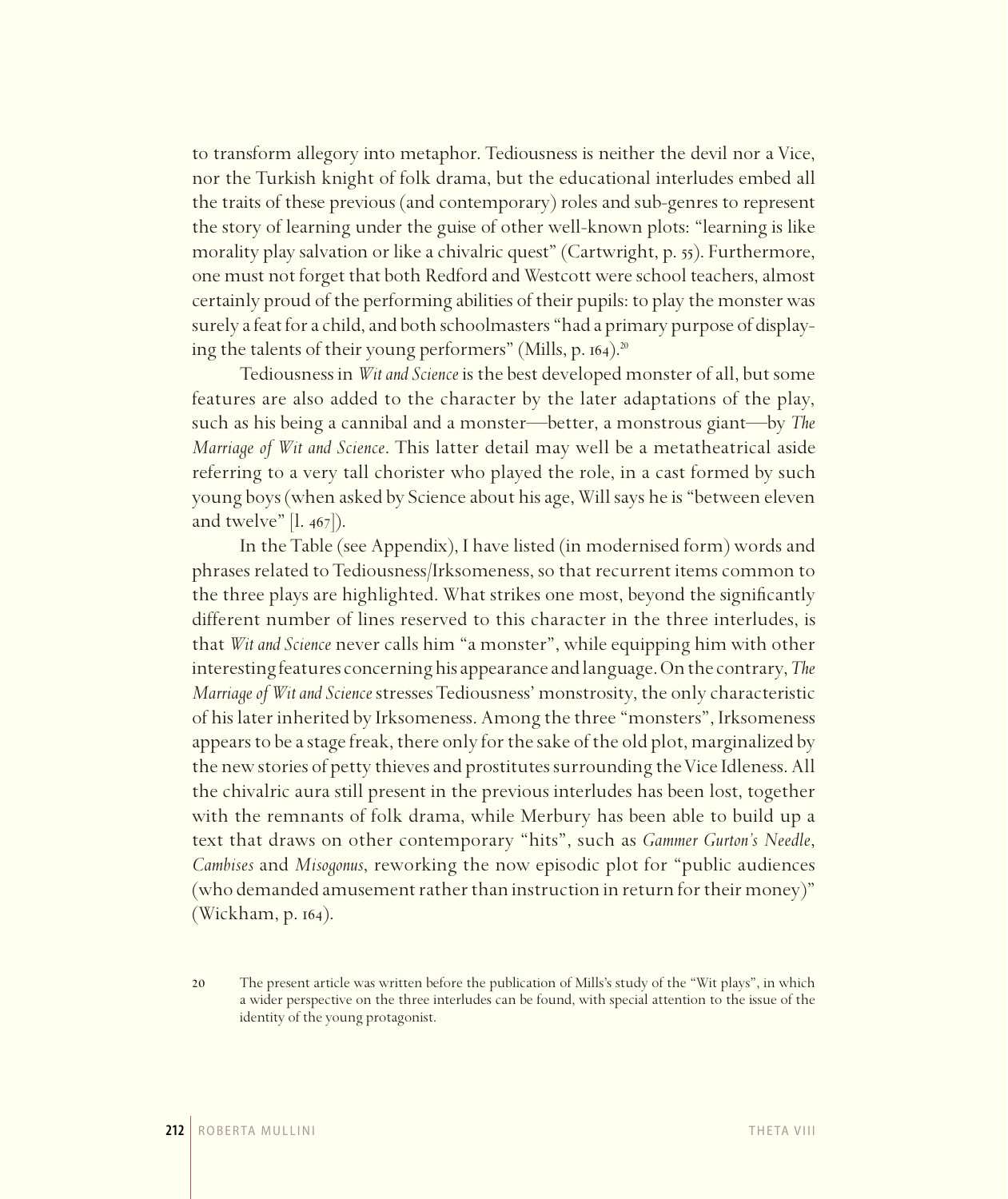To play the monster, then, seems to have lost all its allegorical and metaphorical strength in early Elizabethan times: Renaissance culture has progressively "destroyed" monsters and cleared the horizon of their menacing and fanciful presence.<sup>21</sup> Travel literature recorded no monsters in the colonies, so that a play written (and perhaps performed) in the late 1570s, while still paying homage to its old main source, cannot ask its audience to believe in its onstage monsters. What it does is simply to use one of them as an obsolete, fabulous and fairy-tale character, once necessary to the story of the nuptials between Wit and Science in a humanist and pedagogical environment, but no longer so for the new urbanized spectators made up of workers and apprentices. What can be noticed is that all three "Wit plays" represent a creature in whose existence Renaissance pedagogy did not believe any longer, and that—when another monster later appears on the English stage—it will be Caliban, repeatedly called "monster", but too human to be true, the real "thing of darkness" able to express the feeling of Otherness of the Renaissance, rather than a figment of the imagination.

<sup>21</sup> In spite of all this, Smith speaks of "the monster-obsessed Renaissance", because "The monstrous races are still found in Renaissance geographies and histories" (pp. 268, 267). On monsters in early modern times, see also Huet, esp. pp. 13-35.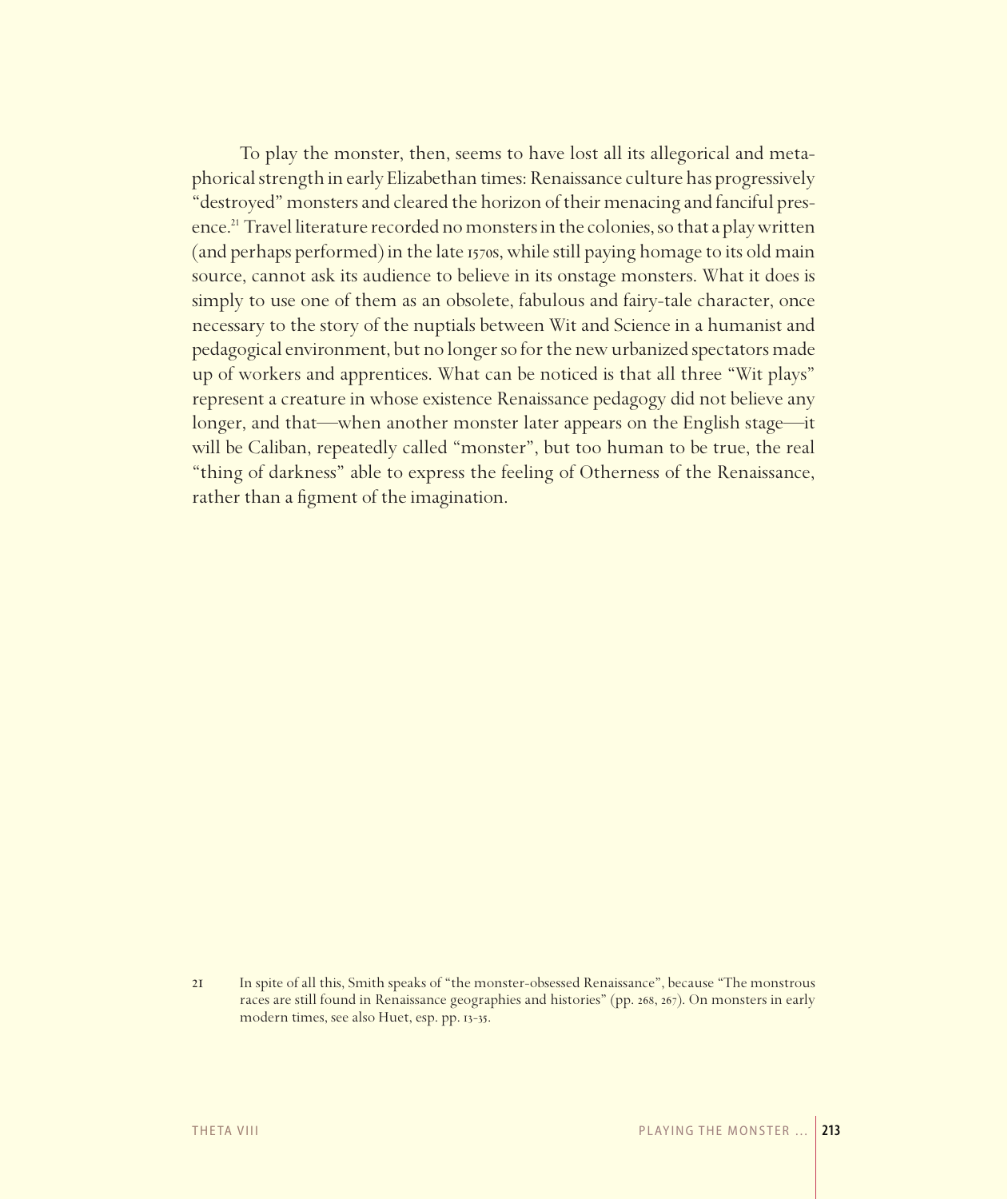| Lines               | Tediousness in W&S*   | Lines     | Tediousness in MWS*    | Lines    | Irksomeness in MWW*    |
|---------------------|-----------------------|-----------|------------------------|----------|------------------------|
| 79                  | Enemy                 | 687       | Enemy                  | 70       | Enemy                  |
| 80                  | "Brain or gore you"   | 687, 700, | Mortal foe             | 71       | Monster fell           |
|                     |                       | 1516      |                        |          |                        |
| $8\mathrm{I}$       | Tyrant                | 701       | Lurks in the wood      | 74, 75   | Foe                    |
| I40(SD)             | Visor over his head   | 702       | Monstrous giant        | 4I4(SD)  | Den, like a monster,   |
|                     |                       |           |                        |          | club                   |
| 141, 148            | "Body"                | 704       | Bane of youth, root of | 415      | "What wight "          |
|                     |                       |           | ruin and distress      |          |                        |
| 146                 | "Nest"                | 705       | Devours those          | 455 (SD) | Visor off his head,    |
|                     |                       |           |                        |          | [visor] on Wit's sword |
| 155, 158,           | "Drab"                | 708       | Strong hands           | 456      | Monster                |
| 163                 |                       |           |                        |          |                        |
| 156                 | "Whore"               | 710       | Drowns in despair      |          |                        |
| 161                 | "Bones", "mall"       | 7II       | Destroyer of Science's |          |                        |
|                     |                       |           | suitors                |          |                        |
| 167                 | "Joints", "links"     | 714       | Monster                |          |                        |
| 169                 | Shakes [his body]     | 717       | Rage                   |          |                        |
| 175                 | "Make room!"          | 720       | Head                   |          |                        |
| 182                 | "my skin"             | 727       | Wretch, common foe     |          |                        |
| 190                 | <b>Boasts</b>         | 737       | Monstrous to behold,   |          |                        |
|                     |                       |           | full of might          |          |                        |
| 192                 | "Ho, ho, ho, ho"      | 946       | Deadly den             |          |                        |
| 214, 216            | "by Mahound"          | 948       | hides in darkness      |          |                        |
| 217                 | "Snout"               | 948, 1476 | Monster fell           |          |                        |
| 222                 | "Horeson"             | 967, 980  | "Hoh, hoh, hoh!"       |          |                        |
| 956                 | Fiend                 | 1483      | Eats [people]          |          |                        |
| 956, 963            | "Oh! ho! ho"          | 1486      | "Club"                 |          |                        |
| 964 (SD)            | Head upon Wit's sword | 1524      | Head upon Wit's spear  |          |                        |
| Lines               |                       |           | 24,5/1563 (1,57%)      |          | 5,5   770 $(0,71\%)$   |
| spoken              | 70,5   $1106(6,37%)$  |           |                        |          |                        |
| and $\mathscr{C}^*$ |                       |           |                        |          |                        |

## **Appendix: The qualities of the** "**monster**" **in the Wit plays**

*\* W&S: Wit and Science*; *MWS*: *The Marriage of Wit and Science*; *MWW*: *The Marriage between Wit and Wisdom*

\*\* The following totals include mostly full lines, but also the sum of half-lines attributed to the character. The percentages are calculated on the total number of lines per play.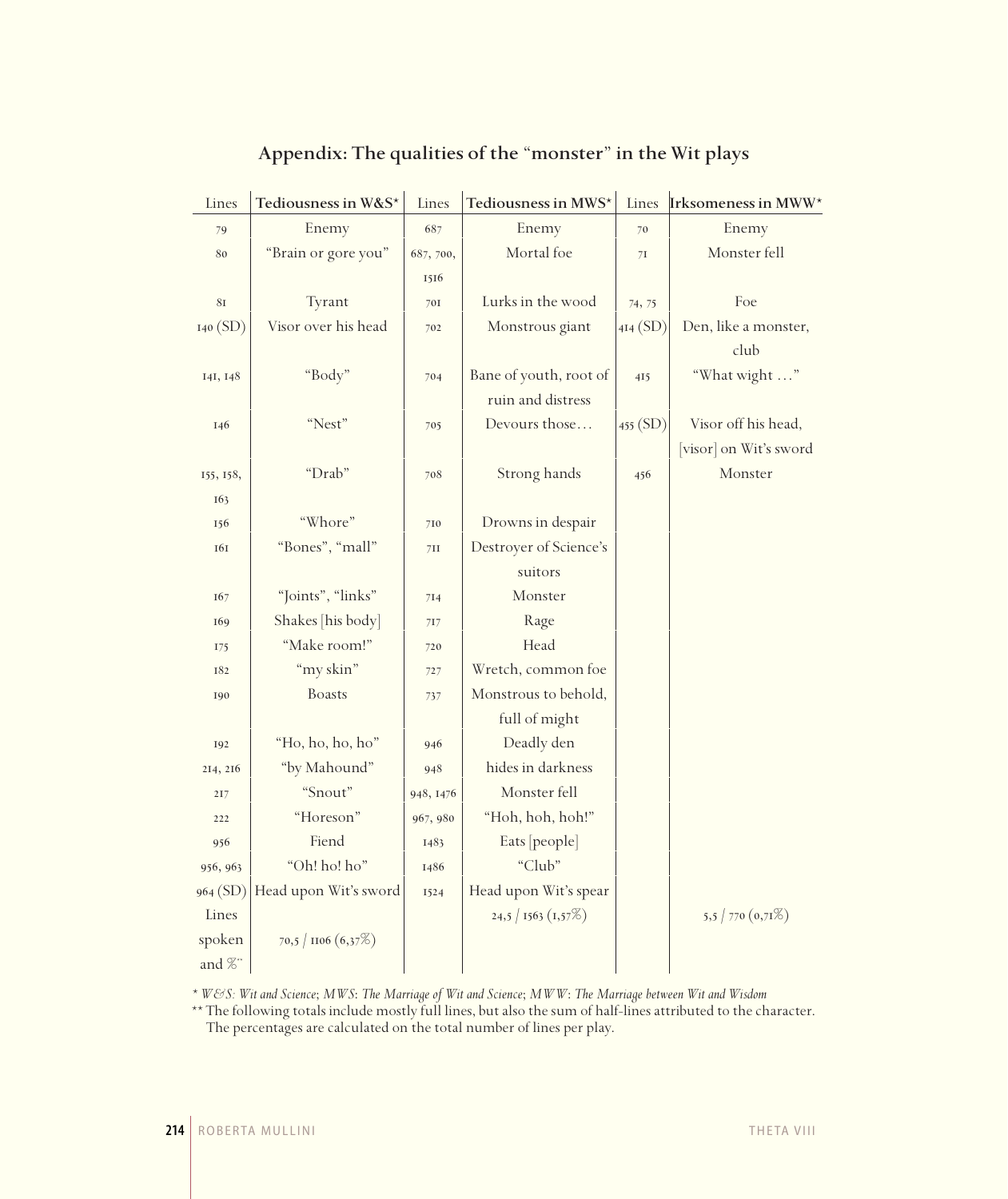# **Bibliography**

#### *Primary sources*

- Aldrovandi, Ulysses. *Monstrorum Historia cum Paralipomenis Historiae omnium animalium*. Bononiae: Typis Nicolai Tebaldini, 1642 (posthumous publication).
- Batman, Stephen. *The doome warning all men to the iudgemente wherein are contayned for the most parte all the straunge prodigies hapned in the worlde, with diuers secrete figures of reuela– tions tending to mannes stayed conuersion towardes God: in maner of a generall chronicle, gathered out of sundrie approued authors by St. Batman professor in diuinite.* [London]: Ralphe Nubery for Henry Bynneman, 1581.
- Boaistuau, Pierre. *Histoires prodigieuses les plus mémorables qui ayent esté observées, depuis la Nativité de Iesus Christ, iusques à nostre siècle: Extraites de plusieurs fameux autheurs, Grecz, & Latins, sacrez & profanes*. Paris: Jean Longis and Robert le Mangnier, 1560. of sundrie approued authors by St. Batman professor in diuinite.<br>
for Henry Bynneman, 1581.<br>
Dierre. Histoires prodigieuses les plus mémorables qui ayent est<br>
de Iesus Christ, iusques à nostre siècle: Extraites de plusieur
- CHETTLE, Henry, Thomas Dekker, Thomas Heywood, Anthony Munday, William Shakespeare. *The Book of Sir Thomas More*. Ed. V. Gabrieli and G. Melchiori. Bari: Adriatica, 1981.
- Desprez, François. *Recueil de la diversité des habits, qui sont de present en usage, tant es pays d'Europe, Asie, Affrique & Isles sauvages, le tout fait apres le naturel*. Paris: Richard Breton, 1564.
- Happé, Peter, ed. *Tudor Interludes*. Harmondsworth, Middlesex: Penguin, 1972.
- *Mankind*. *The Macro Plays: The Castle of Perseverance, Wisdom, Mankind*. Ed. Mark Eccles. Early English Text Society, 262. London: Oxford University Press for the Early English Text Society, 1969.
- Merbury, Francis. *The Marriage between Wit and Wisdom*. *English Moral Interludes.*  Ed. Glynne Wickham. London: Dent, 1976.
- More, Thomas. *A Dialogue Convernynge Heresyes* (1528). *The Workes of Sir Thomas More Knyght, sometyme Lorde Chauncellour of England, wrytten by him in the Englysh tongue*. London: John Cawed, John Waly, and Richarde Tottell, 1557. 104-288.
- PARÉ, Ambroise. *Des monstres tant terrestres que marins. Deux livres de chirurgie. Paris: André* Wechel, 1573.
- REDFORD, John. Wit and Science. Tudor Interludes. Ed. Peter Happé. Harmondsworth, Middlesex: Penguin, 1972. 1972.
- Twycross, Meg, dir. Wit and Science. An Allegory of Education by Master John Redford. Joculatores Lancastrienses. Introd. D. Blacow and M. Bowen. Lancaster Joculatores University Television, 1993.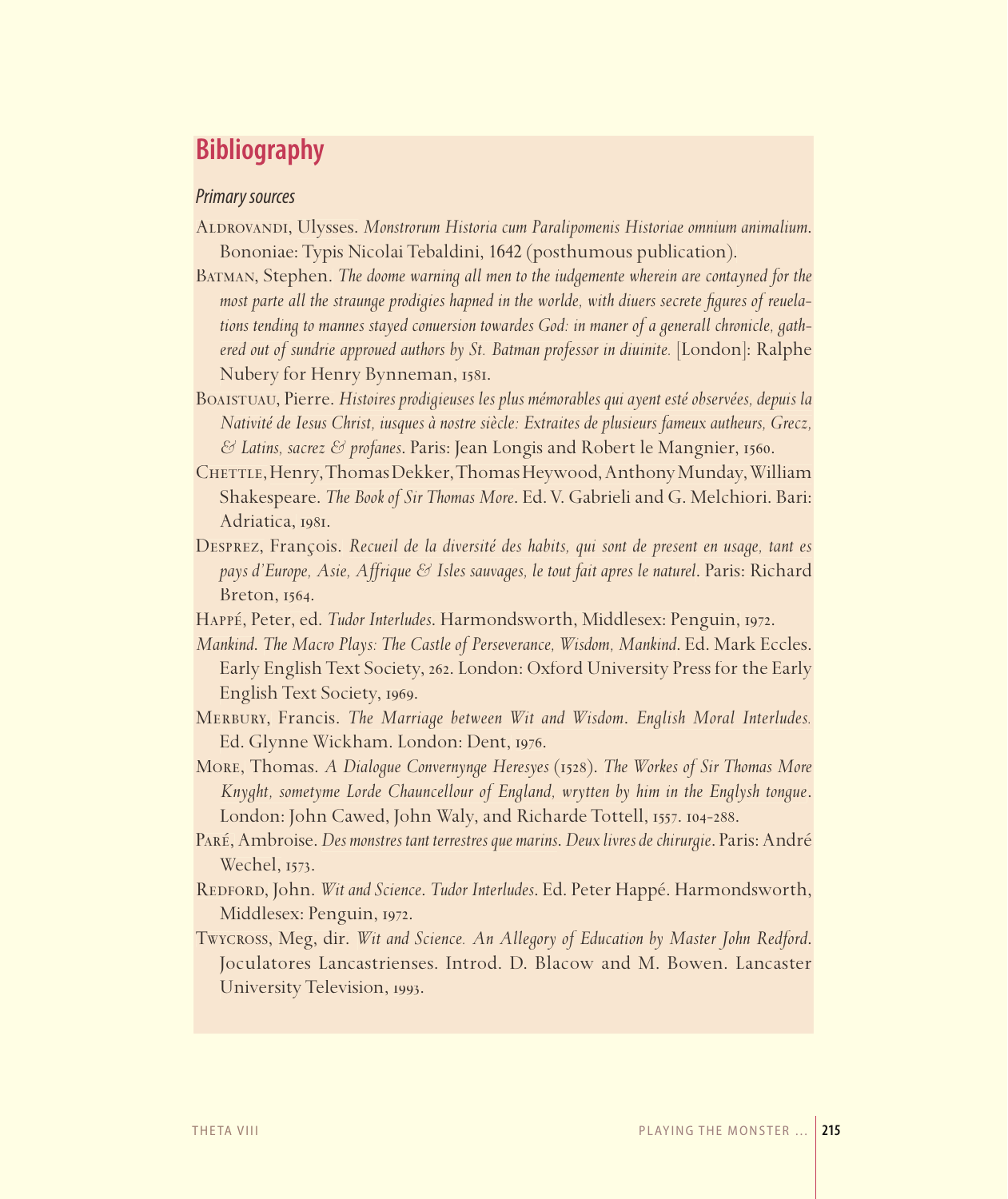Westcott, Sebastian. *The Marriage of Wit and Science*. Ed. Trevor N. Lennam. *Sebastian Westcott, the Children of Paul's, and the Marriage of Wit and Science*. Toronto: University of Toronto Press, 1975.

#### *Secondary Sources*

- Axton, Richard. "Folk Play in Tudor Interludes". *English Drama: Forms and Development: Essays in Honour of Muriel Clara Bradbrook*. Ed. Marie Axton and Raymond Williams. Introd. Raymond Williams. Cambridge: Cambridge University Press, 1977. 1-23
- Bevington, David. *From* "*Mankind*" *to Marlowe*. Cambridge, MA: Harvard University Press, 1962.
- CARTWRIGHT, Kent. *Theatre and Humanism: English Drama in the Sixteenth Century*. Cambridge: Cambridge University Press, 1999.
- Craik, T. W. *The Tudor Interlude: Stage, Costume, and Acting.* Leicester: Leicester University Press, 1958.
- Daston, Lorraine. "Marvelous Facts and Miraculous Evidence in Early Modern Europe". *Critical Inquiry* 18 (1991): 93-124.
- Débax, Jean-Paul. "*Oh, oh, oh. Ah, ah, ah.* The Meaning of Laughter in the Interludes". *Tudor Theatre 6: For Laughs (?)*. Introd. Roberta Mullini. Bern: Peter Lang, 2002. 81-94.
- DUFFY, R. A. "Wit and Science and Early Tudor Pageantry: A Note on Influences". *Modern Philology* 76 (1978): 184-89.
- Habicht, Werner. *Studien zur Dramenform vor Shakespeare*: *Moralität, Interlude, romaneskes Drama*. Heidelberg: Carl Winter Universitätsverlag, 1968.
- \_\_\_. "The Wit-Interludes and the Form of Pre-Shakespearean 'Romantic Comedy'". *Renaissance Drama* 8 (1965): 73-88.
- Happé, Peter. *English Drama before Shakespeare*. London: Longman, 1999.
- HUET, Marie-Hélène. *Monstrous Imagination*. Cambridge, MA: Harvard University Press, 1993.
- Kinser, Samuel. "Why Is Carnival So Wild?". *Carnival and the Carnivalesque*. Ed. Konrad Eisenbichler and Wim N. M. Hüsken. Amsterdam: Rodopi, 1999. 43-87.
- Lancashire, Ian. *Dramatic Texts and Records of Britain: A Chronological Topography to 1558*. Toronto: University of Toronto Press, 1984.
- Lennam, Trevor. "Francis Merbury 1555-1611". *Studies in Philology* 65.2 (1968): 207-22.
- \_\_\_. *Sebastian Westcott, the Children of Paul's, and the Marriage of Wit and Science*. Toronto: University of Toronto Press, 1975.

Lombardo, Agostino. *Il dramma preshakespeariano.* Venice: Neri Pozza, 1957.